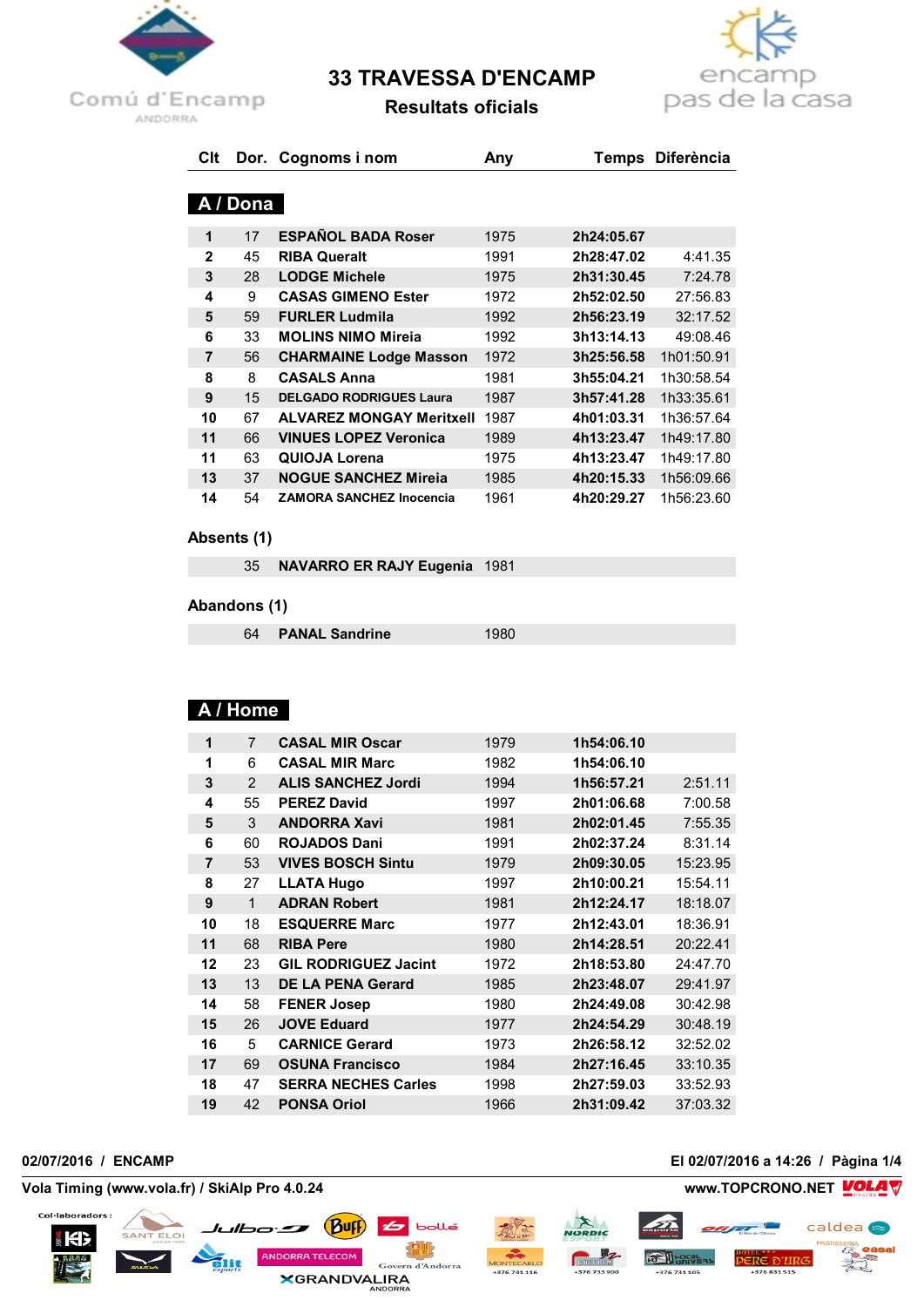

# **33 TRAVESSA D'ENCAMP**



**Resultats oficials**

| Clt | Dor.           | Cognoms i nom                       | Any  | <b>Temps</b> | <b>Diferència</b> |
|-----|----------------|-------------------------------------|------|--------------|-------------------|
| 20  | 51             | <b>VILLANUEVA David</b>             | 1978 | 2h31:36.83   | 37:30.73          |
| 21  | 61             | <b>TORNE Toni</b>                   | 1961 | 2h31:58.81   | 37:52.71          |
| 22  | 22             | <b>GARCIA Sergi</b>                 | 1989 | 2h37:32.13   | 43:26.03          |
| 23  | 49             | <b>TORREGROSA Miquel</b>            | 1967 | 2h39:13.19   | 45:07.09          |
| 24  | 65             | <b>MARIN RODRIGUEZ David</b>        | 1978 | 2h40:41.25   | 46:35.15          |
| 25  | 44             | <b>REGUE CODINA Miquel</b>          | 1966 | 2h41:02.00   | 46:55.90          |
| 26  | 48             | <b>SOLDEVILA BUSQUETS Arnau</b>     | 1998 | 2h41:07.84   | 47:01.74          |
| 26  | 25             | <b>JIMENEZ MORENO Jero</b>          | 1983 | 2h41:07.84   | 47:01.74          |
| 28  | 43             | <b>PONTSORRIBES Ramon</b>           | 1965 | 2h44:57.33   | 50:51.23          |
| 29  | 16             | <b>E STEBAN ORDUNA Jose Antonio</b> | 1970 | 2h45:07.00   | 51:00.90          |
| 30  | 38             | <b>ORIOL DOMINGO David</b>          | 1967 | 2h47:56.24   | 53:50.14          |
| 31  | 57             | <b>ALBADALEJO Joel</b>              | 1989 | 2h48:12.33   | 54:06.23          |
| 31  | 14             | <b>DE OLIVEIRA DUARTE Fabricce</b>  | 1972 | 2h48:12.33   | 54:06.23          |
| 33  | 29             | <b>MARIN CABRERA Alex</b>           | 1986 | 2h49:26.00   | 55:19.90          |
| 34  | 52             | <b>VILLORBINA CALAFELL Josep</b>    | 1986 | 2h50:19.03   | 56:12.93          |
| 35  | 62             | <b>MACIOCA Julio</b>                | 1974 | 2h52:50.28   | 58:44.18          |
| 36  | $\overline{4}$ | <b>BLAZY Nicolas</b>                | 1975 | 2h56:11.68   | 1h02:05.58        |
| 37  | 10             | <b>CASOLIVA SESMA Sergi</b>         | 1989 | 2h56:23.19   | 1h02:17.09        |
| 38  | 50             | <b>VERGARA Rafel</b>                | 1974 | 2h58:41.36   | 1h04:35.26        |
| 39  | 12             | <b>CASTILLO Victor</b>              | 1988 | 3h00:56.47   | 1h06:50.37        |
| 40  | 31             | <b>MESAS Alberto</b>                | 1978 | 3h04:43.77   | 1h10:37.67        |
| 41  | 21             | <b>FUENTES GAMIZ Ernest</b>         | 1989 | 3h06:21.40   | 1h12:15.30        |
| 42  | 39             | <b>PALLAS LATORRE Jaime</b>         | 1982 | 3h24:13.38   | 1h30:07.28        |
| 43  | 24             | <b>GUTIERREZ LE SAUX Gregori</b>    | 1971 | 3h25:06.74   | 1h31:00.64        |
| 44  | 41             | <b>PERIAGO Eloy</b>                 | 1967 | 3h37:13.26   | 1h43:07.16        |
| 45  | 40             | <b>PARRAMON BONET Feliu</b>         | 1981 | 3h39:31.59   | 1h45:25.49        |
| 46  | 11             | <b>CASTELLS Jaume</b>               | 1967 | 3h54:54.76   | 2h00:48.66        |
| 47  | 70             | <b>MANYA RIBO Enric</b>             | 1962 | 3h55:31.63   | 2h01:25.53        |
| 48  | 32             | <b>MOA FERNANDEZ Jose</b>           | 1983 | 3h57:41.28   | 2h03:35.18        |
| 49  | 30             | <b>MARTINEZ Miguel</b>              | 1976 | 4h04:32.29   | 2h10:26.19        |
| 49  | 19             | <b>FILLOY Padrinet</b>              | 1976 | 4h04:32.29   | 2h10:26.19        |
| 51  | 36             | <b>NOGUE INVERNON Emili</b>         | 1958 | 5h42:56.47   | 3h48:50.37        |

### **Absents (2)**

| 20 FONT TORRES Marc   | 996 |  |
|-----------------------|-----|--|
| 46 <b>SABATE Joan</b> | 968 |  |

# **B / Dona**

Julbo **Duff** 

ANDORRA TELECOM

**XGRANDVALIRA** 

| 1 | 311  | <b>OROSIA Gemma</b>        | 1900 | 1h49:33.39 |          |
|---|------|----------------------------|------|------------|----------|
| 2 | 306. | <b>CASTILLO PEREZ Alba</b> | 2001 | 2h00:50.00 | 11:16.61 |
| 3 | 310  | <b>MORALES Bea</b>         | 1900 | 2h09:35.33 | 20:01.94 |
| 4 |      | 312 CERVITGE Cristina      | 1900 | 2h10:16.67 | 20:43.28 |
| 5 | 309  | <b>HENSENS Coby</b>        | 1900 | 2h11:04.25 | 21:30.86 |
| 6 | 319  | <b>TIXADOR Danielle</b>    | 1900 | 2h15:20.36 | 25:46.97 |
|   | 324  | <b>MAULNEZ Andrea</b>      | 1900 | 2h24:48.44 | 35:15.05 |

6 bollé

Govern d'Andorra

Col·laboradors:

КB

**Vola Timing (www.vola.fr) / SkiAlp Pro 4.0.24 www.TOPCRONO.NET** 

SANT ELOI



caldea<sup>®</sup>

**PERE D'URG** 

**GRU** LRIVE-15

+376 731 105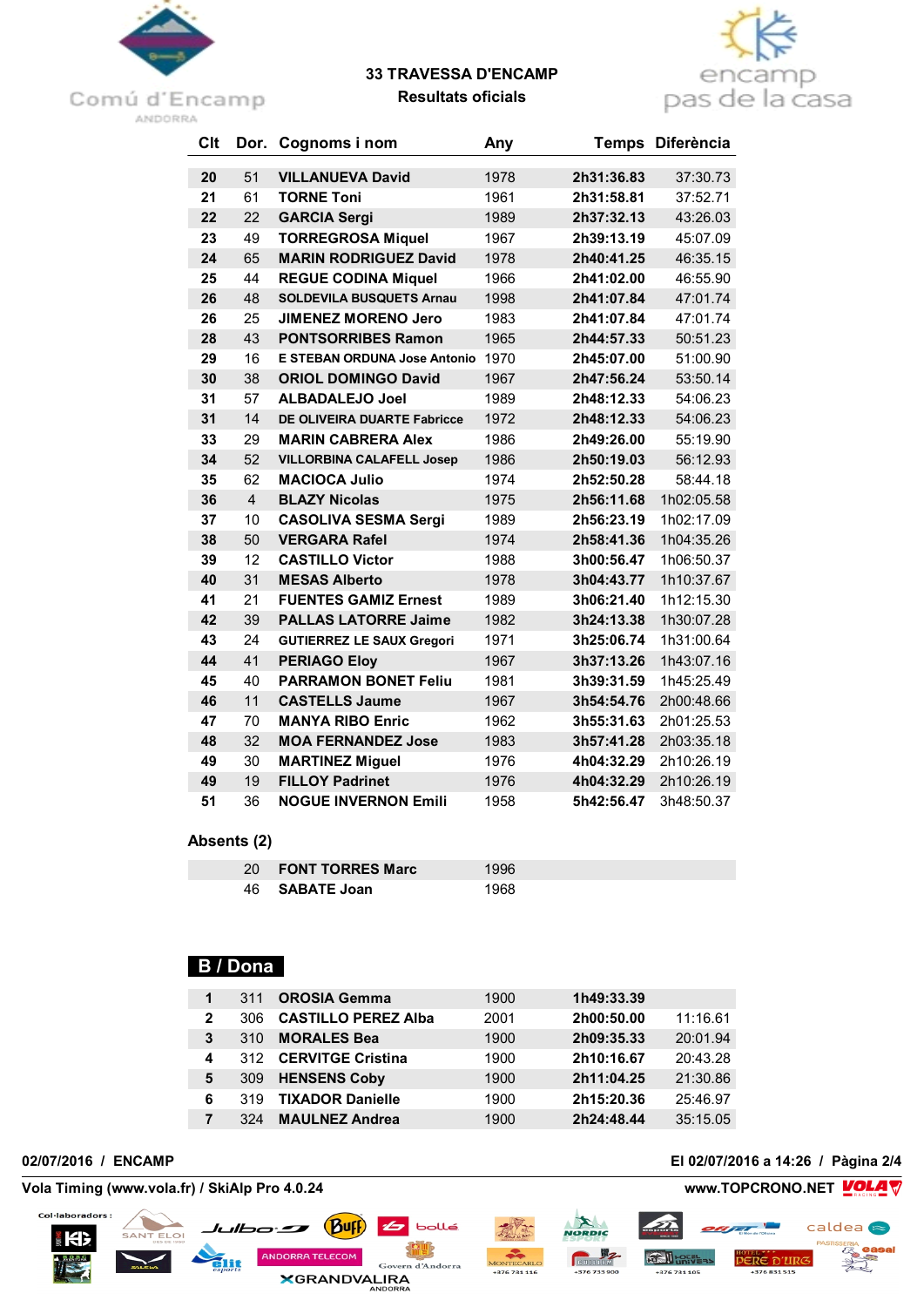

# **33 TRAVESSA D'ENCAMP**



**Resultats oficials**

|  | Cit Dor. Cognoms i nom | Any  | Temps Diferència             |
|--|------------------------|------|------------------------------|
|  | 307 GOMES VELHO Sandra | 1900 | <b>2h51:09.18</b> 1h01:35.79 |

# **B / Home**

| 1            | 323 | <b>MOURET Lucas</b>             | 2000 | 1h14:08.98 |            |
|--------------|-----|---------------------------------|------|------------|------------|
| $\mathbf{2}$ | 305 | <b>CANCELOS REMON Diego</b>     | 1999 | 1h15:34.16 | 1:25.18    |
| 3            | 322 | <b>MARQUILLO David</b>          | 1999 | 1h20:27.92 | 6:18.94    |
| 4            | 316 | <b>ROSSELL FORT Joel</b>        | 2001 | 1h24:50.95 | 10:41.97   |
| 5            | 325 | <b>ORIOL BESOLI David</b>       | 1999 | 1h26:27.81 | 12:18.83   |
| 6            | 315 | <b>ROGE ROYO Gerard</b>         | 2001 | 1h27:25.60 | 13:16.62   |
| 7            | 302 | <b>BARROS RODRIGUES Helder</b>  | 2000 | 1h34:55.56 | 20:46.58   |
| 8            | 314 | <b>RIPOLL FERRER Pau</b>        | 2001 | 1h35:39.80 | 21:30.82   |
| 9            | 320 | <b>TORRES Marc</b>              | 2000 | 1h37:50.69 | 23:41.71   |
| 10           | 308 | <b>LORENTE Jordi</b>            | 1900 | 1h57:06.82 | 42:57.84   |
| 11           | 301 | <b>AGRAMUNT GRAELL Josep</b>    | 1900 | 2h03:30.22 | 49:21.24   |
| 12           | 304 | <b>CALVET Jordi</b>             | 1900 | 2h09:58.22 | 55:49.24   |
| 13           | 318 | <b>TESORERO VERDAGUER Jordi</b> | 1900 | 2h13:09.89 | 59:00.91   |
| 13           | 317 | <b>TESORERO BORRELL Pau</b>     | 1900 | 2h13:09.89 | 59:00.91   |
| 15           | 321 | <b>LUIS PERELLO David</b>       | 1900 | 2h24:48.44 | 1h10:39.46 |

### **Absents (1)**

| 303 BIGORDA LLORT Carles | 1900 |
|--------------------------|------|
|                          |      |

# **C / Dona**

| 1            |     | 513 ROGERS Niamh                      | 1900 | 58:31.46   |          |
|--------------|-----|---------------------------------------|------|------------|----------|
| $\mathbf{2}$ | 508 | <b>MARTINEZ CLAVERIA Marta</b>        | 2004 | 59:02.76   | 31.30    |
| 3            | 501 | <b>BEAS COLLADO Maria Isabel 1900</b> |      | 1h01:28.89 | 2:57.43  |
| 4            | 503 | <b>CLAVERIA SOLA Anna</b>             | 1900 | 1h01:47.33 | 3:15.87  |
| 5            | 502 | <b>BORRELL LACREUZ Olga</b>           | 1900 | 1h35:28.75 | 36:57.29 |
| 6            | 514 | <b>TESORERO BORRELL Noa</b>           | 2010 | 1h35:31.25 | 36:59.79 |

### **Absents (1)**

| 507 FOWLER Lisa Anne<br>1900 |
|------------------------------|
|------------------------------|

# **C / Home**

Julbo **Suff** 

**IDORRA TELECOM** 

**XGRANDVALIRA** 

|   |     | 511 OLM Oriol                       | 2003 | 34:15.15 |          |
|---|-----|-------------------------------------|------|----------|----------|
|   |     | 512 ROGE David                      | 2003 | 37:41.69 | 3:26.54  |
| 3 | 509 | <b>MARTINEZ CLAVERIA Salvador</b>   | 2006 | 41:39.59 | 7:24.44  |
|   |     | 516 QUENTIN Baltenneck Tixador 2005 |      | 52:58.56 | 18:43.41 |
| 5 | 510 | <b>MARTINEZ MORA Victor</b>         | 1900 | 59:02.76 | 24:47.61 |

Col·laboradors:

KB

SANT ELOI

**02/07/2016 / ENCAMP El 02/07/2016 a 14:26 / Pàgina 3/4**